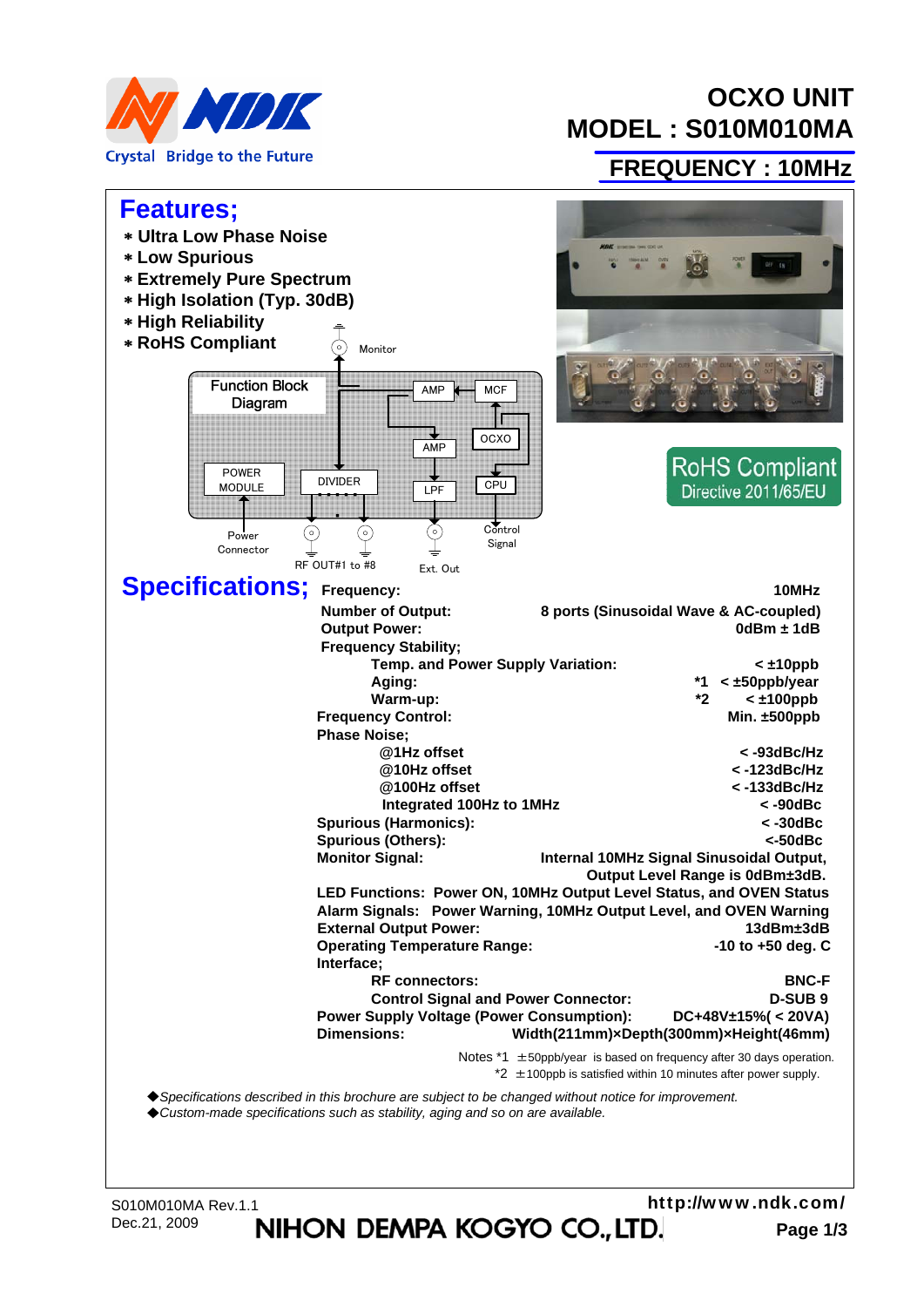

## **OCXO UNIT MODEL : S010M010MA**

**FREQUENCY : 10MHz**



**Page 2/3** http://www.ndk.com/<br>**NIHON DEMPA KOGYO CO., LTD.** Page 2/3